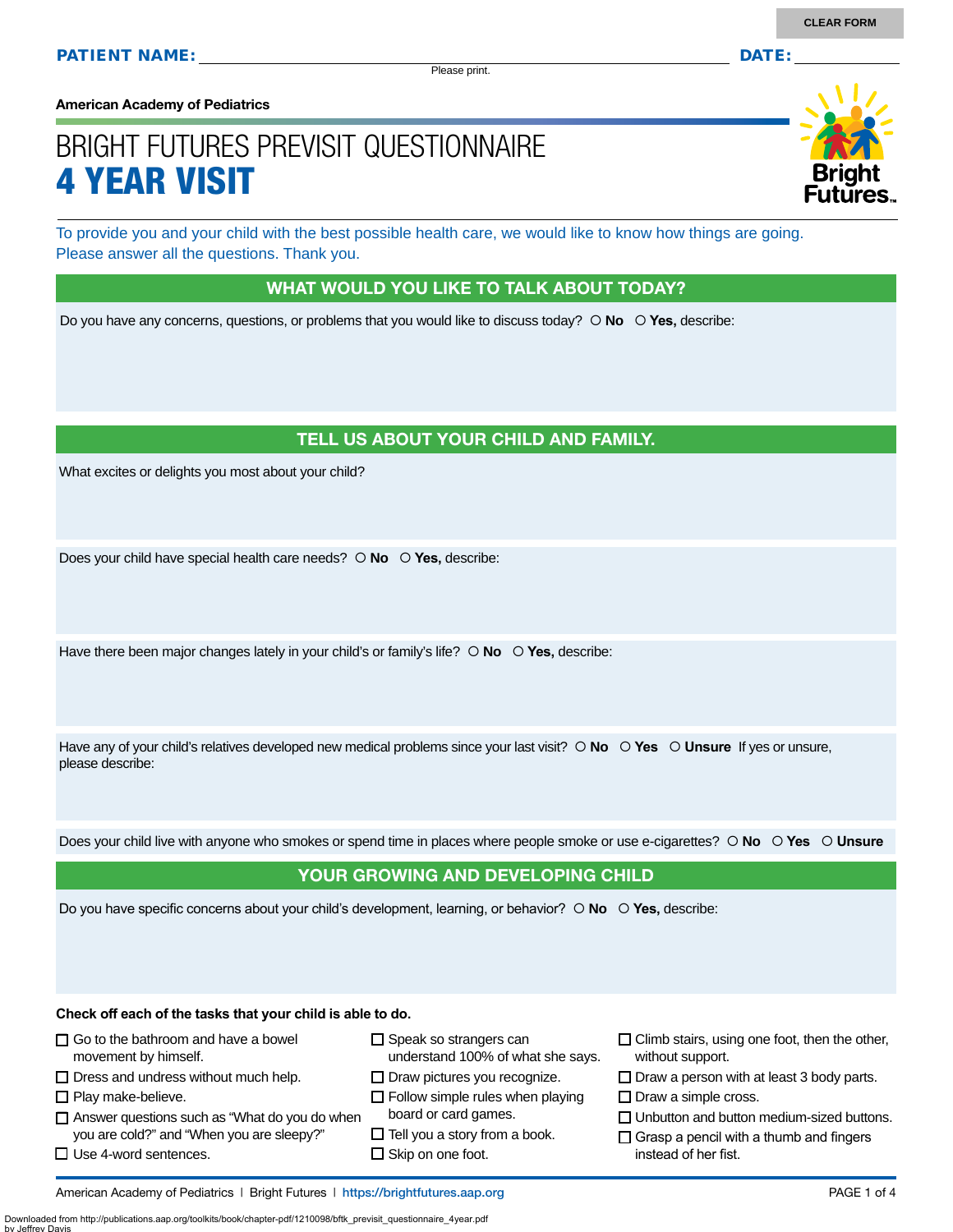### 4 YEAR VISIT

#### RISK ASSESSMENT

| Anemia              | Does your child's diet include iron-rich foods, such as meat, iron-fortified cereals, or beans?                                                                                                          | O Yes      | $\bigcirc$ No | O Unsure |
|---------------------|----------------------------------------------------------------------------------------------------------------------------------------------------------------------------------------------------------|------------|---------------|----------|
|                     | Do you ever struggle to put food on the table?                                                                                                                                                           | O No       | O Yes         | O Unsure |
| <b>Dyslipidemia</b> | Does your child have parents, grandparents, or aunts or uncles who have had a stroke or<br>heart problem before age 55 (male) or 65 (female)?                                                            | O No       | O Yes         | O Unsure |
|                     | Does your child have a parent with elevated blood cholesterol level (240 mg/dL or higher) or<br>who is taking cholesterol medication?                                                                    | $\circ$ No | O Yes         | O Unsure |
| Lead                | Does your child live in or visit a home or child care facility with an identified lead hazard or a<br>home built before 1960 that is in poor repair or was renovated in the past 6 months?               | $O$ No     | O Yes         | O Unsure |
| <b>Oral health</b>  | Does your child have a dentist?                                                                                                                                                                          | O Yes      | O No          | O Unsure |
|                     | Does your child's primary water source contain fluoride?                                                                                                                                                 | O Yes      | $\bigcirc$ No | O Unsure |
|                     | Was your child or any household member born in, or has he or she traveled to, a country<br>where tuberculosis is common (this includes countries in Africa, Asia, Latin America, and<br>Eastern Europe)? | $\circ$ No | O Yes         | O Unsure |
| <b>Tuberculosis</b> | Has your child had close contact with a person who has tuberculosis disease or who has had<br>a positive tuberculosis test result?                                                                       | $O$ No     | O Yes         | O Unsure |
|                     | Is your child infected with HIV?                                                                                                                                                                         | O No       | O Yes         | O Unsure |

#### ANTICIPATORY GUIDANCE

#### How are things going for you, your child, and your family?

#### YOUR FAMILY'S HEALTH AND WELL-BEING

| <b>Living Situation and Food Security</b>                                                                                               |               |               |  |
|-----------------------------------------------------------------------------------------------------------------------------------------|---------------|---------------|--|
| Is permanent housing a worry for you?                                                                                                   | $\bigcirc$ No | O Yes         |  |
| Do you have enough heat, hot water, electricity, and working appliances?                                                                | O Yes         | $\circ$ No    |  |
| Within the past 12 months, were you ever worried whether your food would run out before you got money to buy more?                      | O No          | O Yes         |  |
| Within the past 12 months, did the food you bought not last, and you did not have money to get more?                                    | O No          | O Yes         |  |
| <b>Alcohol and Drugs</b>                                                                                                                |               |               |  |
| Does anyone in your household drink beer, wine, or liquor?                                                                              | O No          | O Yes         |  |
| Do you or other family members use marijuana, cocaine, pain pills, narcotics, or other controlled substances?                           | O No          | O Yes         |  |
| Intimate Partner Violence                                                                                                               |               |               |  |
| Do you always feel safe in your home?                                                                                                   | O Yes         | $\bigcirc$ No |  |
| Has your partner, or another significant person in your life, ever hit, kicked, or shoved you, or physically hurt<br>you or your child? | O No          | O Yes         |  |
| <b>Safety in the Community</b>                                                                                                          |               |               |  |
| Do you feel safe in your community?                                                                                                     | O Yes         | $\bigcirc$ No |  |
| Do you have someone you can turn to if you are concerned about your child's safety?                                                     | O Yes         | $\bigcirc$ No |  |
| Do you have connections to your community through faith groups, volunteer organizations, or recreational programs?                      | O Yes         | $\bigcirc$ No |  |
| Do you spend time with parents of other children in your community?                                                                     | O Yes         | O No          |  |

#### GETTING READY FOR SCHOOL

| <b>Language Understanding and Fluency</b>                                   |       |        |
|-----------------------------------------------------------------------------|-------|--------|
| Does your child clearly communicate his wants and needs to you and others?  | O Yes | $O$ No |
| Do you respond to your child's questions with short and simple answers?     | O Yes | $O$ No |
| Do you give your child plenty of time to tell a story or answer a question? | O Yes | $O$ No |
| Do you talk, sing, and read together every day?                             | O Yes | $O$ No |

American Academy of Pediatrics | Bright Futures | https:/[/brightfutures.aap.org](https://brightfutures.aap.org/Pages/default.aspx) | Namerican Academy of PAGE 2 of 4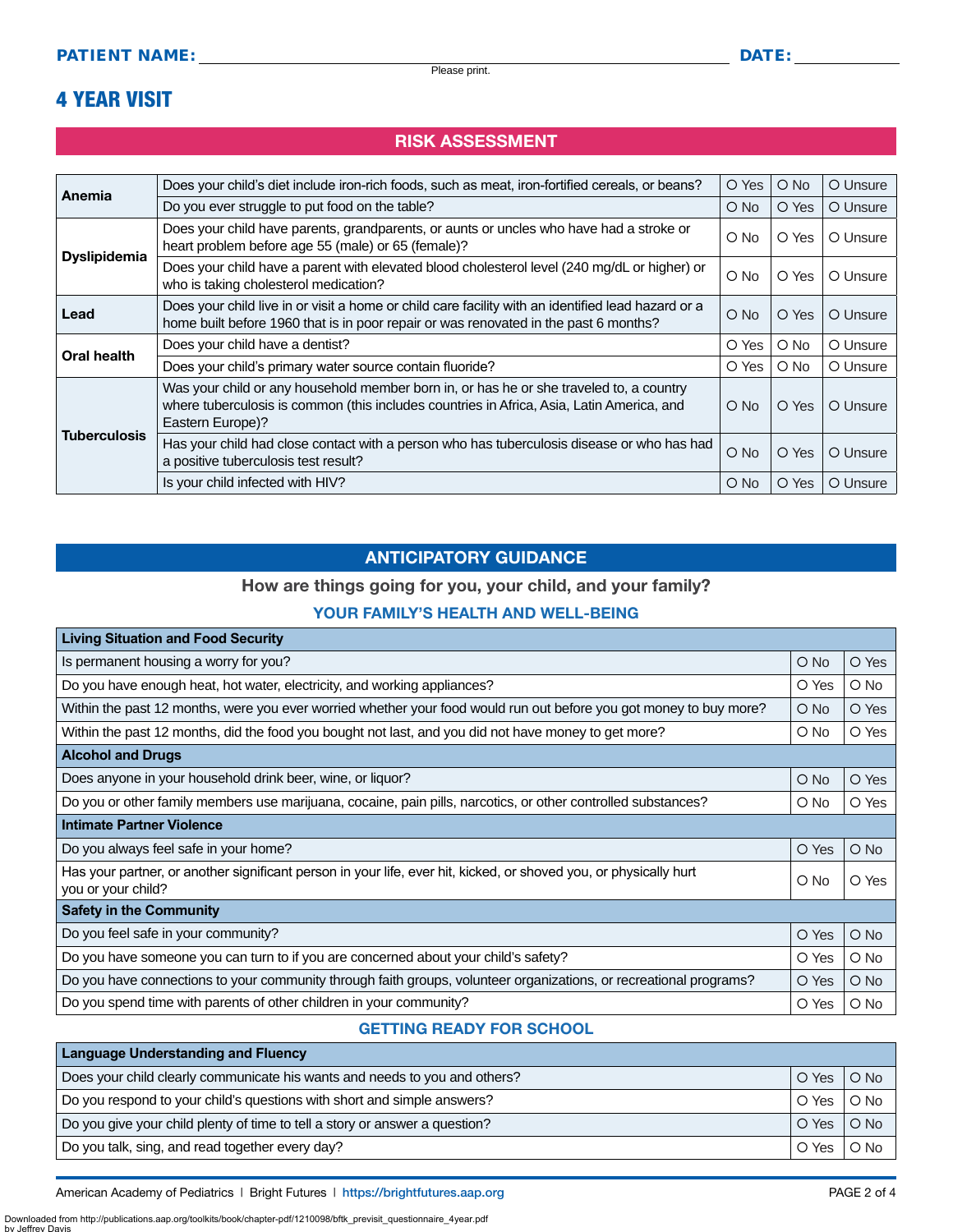Please print.

## 4 YEAR VISIT

**Nutrition**

by Jeffrey Da

#### GETTING READY FOR SCHOOL (*CONTINUED*)

| <b>Feelings</b>                                                                                                                                                   |        |               |  |
|-------------------------------------------------------------------------------------------------------------------------------------------------------------------|--------|---------------|--|
| Is your child generally happy and active?                                                                                                                         | O Yes  | $O$ No        |  |
| Do you help your child say, "I'm sorry," for hurting others' feelings?                                                                                            | O Yes  | $\circ$ No    |  |
| <b>Opportunities to Socialize With Other Children</b>                                                                                                             |        |               |  |
| Is your child interested in other children?                                                                                                                       | O Yes  | $O$ No        |  |
| Does your child have a chance to play with other children in playgroups or at preschool?                                                                          | O Yes  | $\bigcirc$ No |  |
| Does your child have a best friend?                                                                                                                               | O Yes  | $\bigcirc$ No |  |
| Do you praise your child when she is good or has finished a task?                                                                                                 | O Yes  | $\bigcirc$ No |  |
| <b>Early Childhood Programs and Preschool</b>                                                                                                                     |        |               |  |
| Does your child attend preschool?                                                                                                                                 | O Yes  | $\bigcirc$ No |  |
| Are you happy with your child care or preschool arrangement?                                                                                                      | O Yes  | $\bigcirc$ No |  |
| Do you visit your child's preschool and participate in activities there?                                                                                          | O Yes  | $\bigcirc$ No |  |
| <b>Readiness for School</b>                                                                                                                                       |        |               |  |
| Do you have any concerns about your child starting school in the coming year?                                                                                     | $O$ No | O Yes         |  |
| Are you doing things to get your child ready for preschool? This could include reading together and going to the library, the<br>park, the zoo, and other places. | O Yes  | O No          |  |

#### HEALTHY HABITS

| nuu kon                                                                                                                                       |       |               |  |
|-----------------------------------------------------------------------------------------------------------------------------------------------|-------|---------------|--|
| Does your child drink water every day?                                                                                                        | O Yes | $O$ No        |  |
| How many ounces of milk does your child drink on most days?                                                                                   |       | OZ.           |  |
| Do you offer your child a variety of foods, including vegetables, fruits, and foods rich in protein, such as meat, eggs,<br>chicken, or fish? | O Yes | $O$ No        |  |
| Is your child willing to try new flavors and food textures?                                                                                   | O Yes | $O$ No        |  |
| Do you let your child decide how much to eat and when to stop?                                                                                | O Yes | $O$ No        |  |
| <b>Daily Routines That Promote Health</b>                                                                                                     |       |               |  |
| Does your child sleep well?                                                                                                                   | O Yes | $O$ No        |  |
| Do you have a regular bedtime and mealtime routines?                                                                                          | O Yes | $O$ No        |  |
| Do you brush your child's teeth twice a day with a pea-sized amount of fluoridated toothpaste?                                                | O Yes | $\bigcirc$ No |  |

#### LIMITING TV AND PROMOTING PHYSICAL ACTIVITY

| How much time every day does your child spend watching TV or using computers, tablets, or smartphones?                           |       | hours  |  |
|----------------------------------------------------------------------------------------------------------------------------------|-------|--------|--|
| Does your child have a TV or an Internet-connected device in her bedroom?                                                        | O No  | O Yes  |  |
| Has your family made a media use plan to help everyone balance time spent on media with other<br>family and personal activities? | O Yes | $O$ No |  |
| Does your child play actively for at least 1 hour a day?                                                                         | O Yes | $O$ No |  |
| Does your child play with other children?                                                                                        | O Yes | $O$ No |  |
| Are you physically active together as a family, such as going for walks or playing in the park?                                  | O Yes | $O$ No |  |

**SAFETY** 

| <b>Car Safety</b>                                                                                                                           |                         |               |
|---------------------------------------------------------------------------------------------------------------------------------------------|-------------------------|---------------|
| Is your child fastened securely in a car safety seat or belt-positioning booster seat in the back seat every time he<br>rides in a vehicle? | $\circ$ Yes $\parallel$ | $O$ No        |
| Does everyone else in the vehicle always use a lap and shoulder seat belt, booster seat, or car safety seat?                                | O Yes                   | $\bigcirc$ No |

Downloaded from http://publications.aap.org/toolkits/book/chapter-pdf/1210098/bftk\_previsit\_questionnaire\_4year.pdf